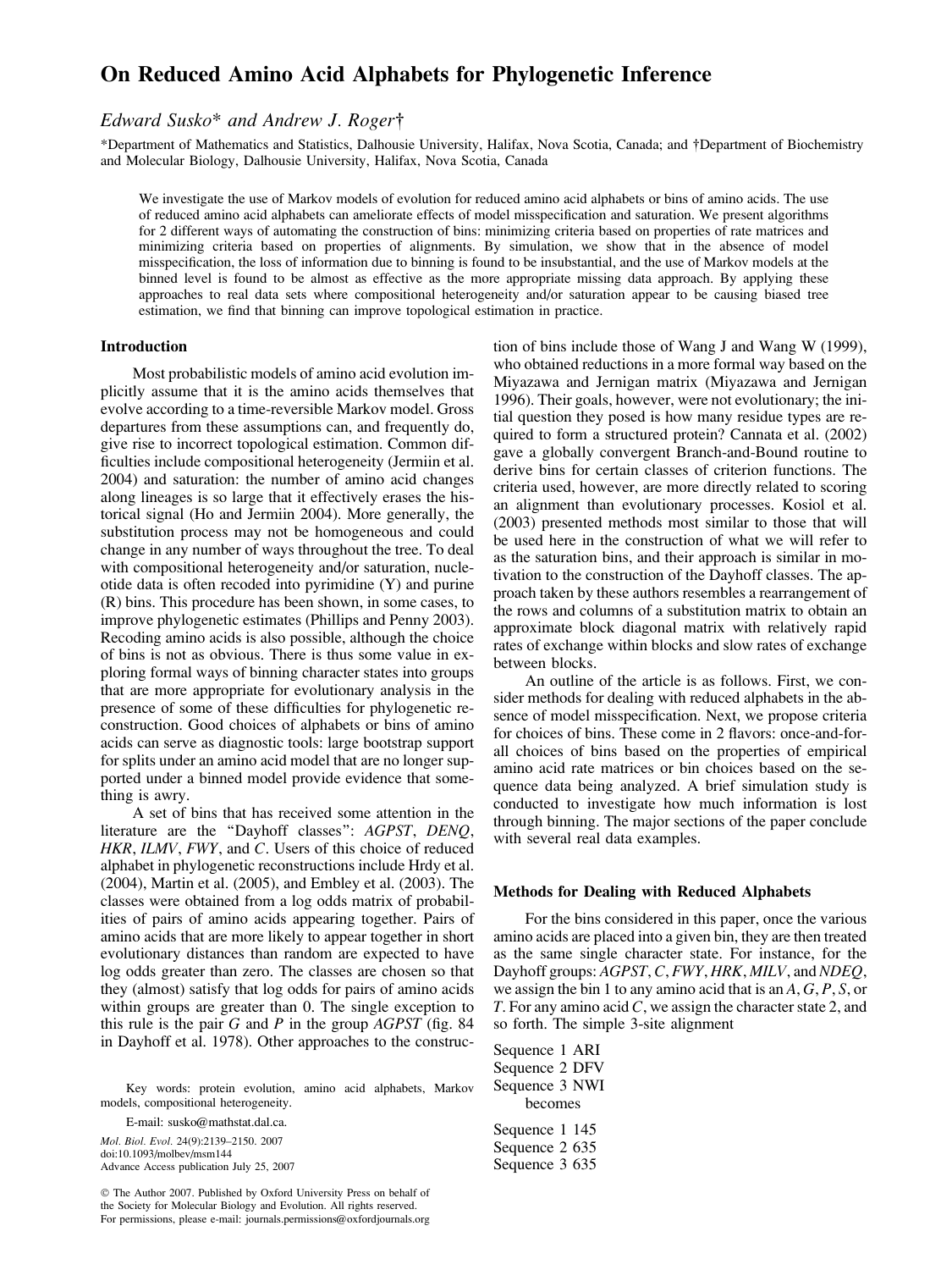We first consider methods for using binned data in the absence of model misspecification at the amino acid level. There are 2 approaches to modeling binned data that we will consider: the missing data (MD) method and the binned Markov chain (BMC) method. The MD method is the more appropriate one in the absence of model misspecification but is not the natural choice otherwise. The methods differ primarily in the manner in which they do probability calculations. Maximum likelihood (ML) trees and/or ML distances, that are the primary methods used here, can be calculated given any one of the choices for probability calculations.

The MD method treats the amino acids within bins as MD and averages over what they may have been in much the same way that the MD is treated in standard phylogenetic analysis. For instance, for the Dayhoff groups: AGPST, C, FWY, HRK, MILV, and NDEQ, if bin 1 were the observed data for one taxon separated by evolutionary distance  $t$  from another taxon having bin 3, the probability of the observed bins for those 2 taxa would be the probability that the amino acid for the first taxon was  $A, G, P, S$ , or  $T$  and that the amino acid for the second was  $F$ ,  $W$ , or Y. Under a Markov model for amino acids, this can be calculated as

$$
\sum_{i \in AGPST} \sum_{j \in FWY} \pi_i P_{ij}(t)
$$

where the  $\pi_i$  and  $P_{ii}(t)$  are the stationary frequencies and substitution probabilities under the amino acid model. This is analogous to the summing over unobserved amino acids at internal nodes and corresponds to the widely agreed upon correct method for dealing with MD.

The BMC method treats the process of substitution of bins along an edge as a continuous time Markov chain and uses the rate matrices at the amino acid level to obtain rate matrices for the substitutions of bins. This method was used in Yang et al. (1998) to derive a rate matrix for a Markov model of amino acids based on a Markov model for codons.

For  $q_{IJ}^{(b)}$  to be a rate from bin *I* to bin *J*, the probability that bin *I* is substituted with bin *J* should be  $q_{IJ}^{(b)}h + o(h)$ , for a small evolutionary distance h. Here  $o(h)$  is the standard notation for a function of  $h$  that converges to 0 faster than  $h$ . Similarly as in Yang et al. (1998), if the original data were generated under a Markov model with rates  $q_{uv}$ , we obtain

$$
q_{IJ}^{(b)} = \sum_{u \in I} \sum_{v \in J} \pi_u q_{uv} / \sum_{u \in I} \pi_u \tag{1}
$$

To see this, note that the Markov model for amino acids gives the probability, at the start of a small time interval [t, t + h), that the amino acid is in bin I as  $\sum_{u \in I} \pi_u$ . The probability that the amino acid is  $u$  at time  $t$  and  $v$  at  $t + h$  is  $\pi_u q_w h + o(h)$  and so the probability that it is in bin I at t and bin J at time  $t + h$  is obtained by summing over u in  $I$  and  $\nu$  in  $J$ ; the numerator of equation (1). The conditional probability of going to  $J$  from  $I$  is obtained as the ratio of the probability of bin I at time t and bin J at time  $t + h$ divided by the probability that bin  $I$  is observed initially. This is exactly the ratio given in equation (1).

If a Markov chain model also applied for bins, using the rates in equation (1) for Markov chain–based calculations, it would give exactly the same probabilities as the MD method. However, although the rates in equation (1) may be appropriate, it is rarely the case that the Markov property holds; given the last 2 bins in the evolutionary process, the probability of the next bin will not be dependent only on the last.

To see that the binned process will rarely satisfy the Markov property, assume a JTT substitution model and suppose that one of the bins is the single amino acid V and that another is  $\{I, P\}$ . For the JTT substitution model, when the last amino acid is an I, the next will be a  $V$  49% of the time, but when the last amino acid is a  $P$ , there is only a 2% chance the next will be a V. Given only that the last bin is  $\{I, P\}$ , calculations give a probability of 0.33 that the next amino acid will be V. However, given that the last amino acid was a V, the next will be an  $I$  41% of the time and a P only 1% of the time. Thus, if we know that the last 2 bins are V and  $\{I, P\}$ , it is much more likely that the last amino acid was I and, consequently, that the next will be  $V$ ; calculation gives the probability as 0.48.

#### Reduced Alphabets to Adjust for Saturation

A site in an alignment is considered saturated if many repeated substitutions have occurred over the period of time under consideration. Saturation usually refers to situations in which many sites are saturated with changes, leading to some edges being long. Sequences corresponding to such terminal edges can be considered to have been (almost) random or independent of the other sequences in the analysis, which makes their placement highly variable. Saturation is also known to create biases whereby saturated sequences are more likely to be placed, correctly or incorrectly, near other long branches in the tree (Susko et al. 2005; Wenzel and Siddall 1999). In cases where rates of substitution within a group of similar amino acids, say  $V$ ,  $I$ , and  $L$ , is high, an ancestral character state of V will likely be multiply substituted along a long edge, but the group,  $V, I$ , and  $L$ are more likely to remain the same. Thus, with a reduced amino acid alphabet, ancestral nodes of long terminal edges will appear more similar to their child terminal nodes; the edges will be less susceptible to multiple substitutions of bins.

We illustrate with a simple, contrived example. Consider the following pair of sequences of length 1000:

Sequence 1 ETMIYDNKFC...MA Sequence 2 EQLEWRDCTA...AT

Although not independent, one can clearly see a large number of differences in these sequences. The estimated evolutionary Jukes–Cantor (Jukes and Cantor 1969) distances were 2.48. (Although the Jukes–Cantor model was originally described for nucleotides, it can be applied with amino acids or, more generally, bins as well. It is the model in which the rate of substitution from any one bin to any other is constant.) The edge length for this simplest of trees, with only one edge, is quite large and the 2 sequences can be thought to be saturated with changes. If, however, we create bins for the amino acids based on the alphabetical order of the 3-letter codes for amino acids, with 5 amino acids in each bin (the first 5 alphabetically ordered amino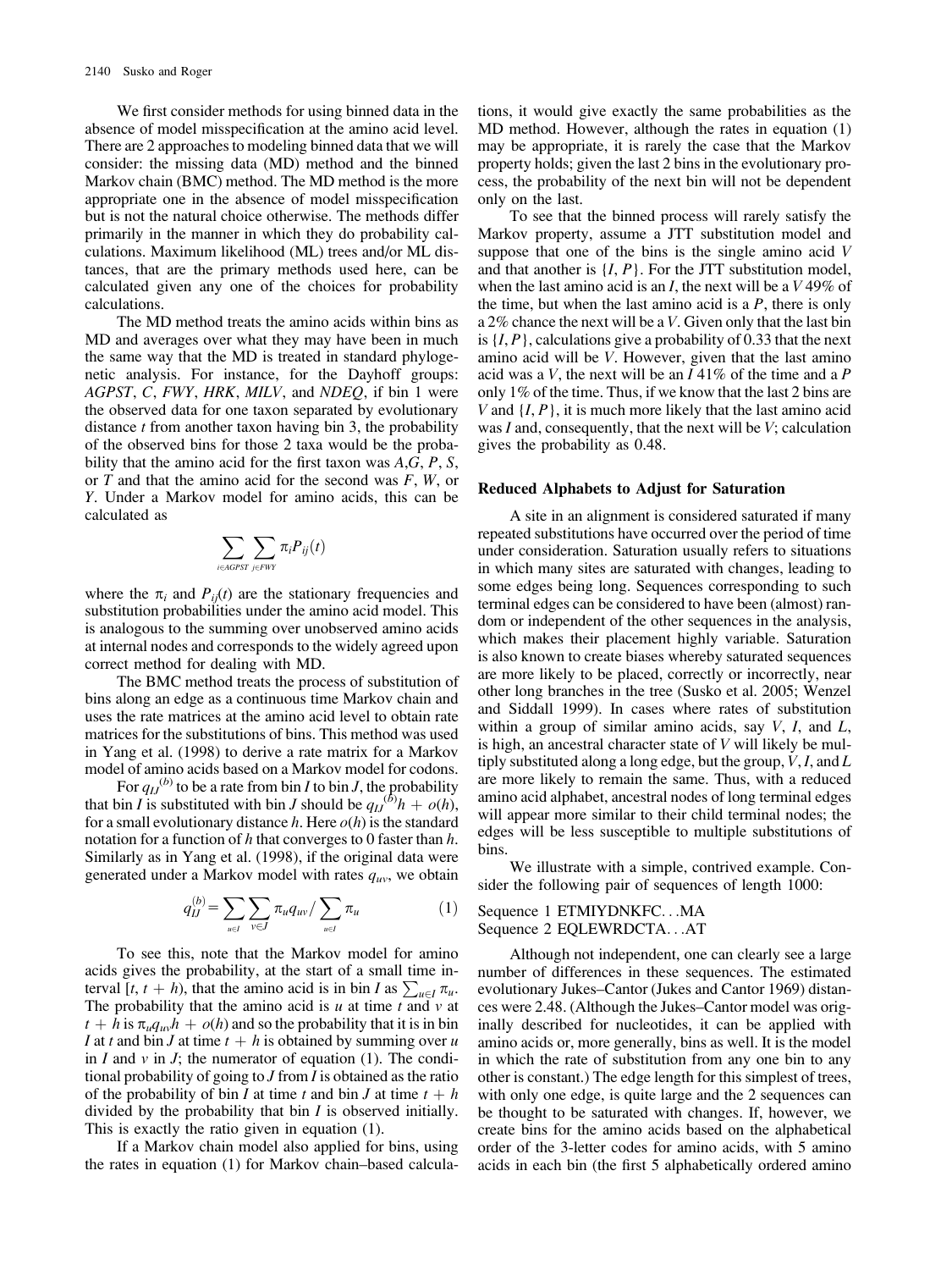acids are placed in the first bin, the second 5 in the second bin, and so forth), the sequence data become

```
Sequence 1 2432411331...31
Sequence 2 2232411141...14
```
One can see that there is much more conservation between the sequences. The estimated Jukes–Cantor distances were 0.53. The example was created by simulating bins according to a Jukes–Cantor model, with evolutionary distance 0.5 between the sequences, and then, for a given bin, randomly assigning an amino acid from that bin.

The goal in adjusting for saturation is to create groups so that when multiple substitutions occur along edges, they will usually be substitutions within the same group. The empirically derived rates from the JTT substitution model (Jones et al. 1992) should give an indication of which groups of amino acids tend to see large numbers of substitutions within groups but smaller numbers of substitutions between groups. Indeed, the use of an empirically derived model like the JTT substitution model should ameliorate the effects of saturation because larger numbers of substitutions within groups are expected. Still, empirical models obtain rates by averaging over a large number of sites and a large number of proteins. Site-specific increases in the rates of exchange within groups may still lead to problems of saturation. In any case, we will choose bins so that the rate of substitution, under the JTT model, within bins is large and the rate of substitution between bins is small.

However, simply considering only the rates of substitution under the JTT model cannot be expected to be an effective way of choosing bins. We illustrate why here, using the Jukes–Cantor model as a baseline for comparison. In the Jukes–Cantor model, no bin choice should be preferred since, for an edge of length  $t$ , the expected number of substitutions is t/380 for a pair of amino acids, regardless of what those amino acids are. It is important to use the Jukes–Cantor model as a baseline for comparison because of size effects. For instance, for 2 bins, one with a single amino acid, there are  $19.18 = 342$  substitutions of amino acids within bins so that the expected number of substitutions within bins under the Jukes–Cantor model is 342t/ 380. In contrast, with 2 bins each containing 10 amino acids, there are  $2.10.9 = 180$  substitutions of amino acids within bins so that the expected number of substitutions within bins is 180t/380.

The criterion that we use to select bins for saturation is to choose the bins that maximize the ratio of the expected number of substitutions within bins under the JTT model, W, to those expected number under the Jukes–Cantor model,  $W^{JC}$ . Alternatively, because  $W^{JC}$  is proportional to the number of pairs of amino acids within bins, the average rate of substitutions, within bins, is being maximized. The resulting bins are given in table 1.

It is interesting to note that the bins are related to the chemical properties of amino acids. For instance, the hydroxylated polar amino acids S and T are frequently together, the positively charged amino acids  $K$  and  $R$  always group together, as do the negatively charged  $D$  and  $E$ . For comparison, we include a set of bins based on hierarchical clustering of the Grantham distance matrix given in table 2 of Grantham (1974). This distance matrix is based on the chemical properties of the amino acids alone and not rates of exchange between them. We do see some similarities between the Grantham bins and the saturation bins (such as the groupings ILV and AGPT), but there are substantial differences as well.

#### Algorithms for Criterion Minimization

In principle, for a fixed number of bins, determination of the set of bins that maximizes the ratio  $W/W^{JC}$  is straightforward. More generally, the problem is to minimize a function of the bins,  $F(b)$  (note that maximization is the same as minimization of  $-F(b)$ , for a fixed number of bins. Because there are a finite number of sets of bins, one can obtain  $F(b)$  for each of these sets and choose the one that gave the smallest value. The difficulty is that the number of possible bins is very large. The numbers of partitions of  $n$  things into  $k$  groups are known as the Stirling numbers of the second kind and can be recursively calculated from

$$
S(n,k)=kS(n-1,k)+S(n-1,k-1), 2 \le k \le n-1,
$$

where  $S(n, 1) = S(n, n) = 1$  give starting conditions (cf. Abramowitz and Stegun 1972). Considering the number of partitions of 20 amino acids into 2 groups, the number is a feasible 524,287, but with 8 bins, there are roughly 1.5  $\times$  10<sup>13</sup> choices of bins.

We experimented with a number of different heuristic algorithms to minimize criterion functions, but all results reported here are for a bin rearrangement algorithm with 1000 random sets of starting bins for each choice of the number of bins. Given an initial set of bins, all possible exchanges of one amino acid from a bin to another are checked until an improved criterion function is found. The procedure was repeated with the resulting bins that improved the criterion function and continued until, for a current set of bins, all possible exchanges had been exhausted without an improvement.

### Bias and Variance in the Absence of Misspecification

We first consider performance of methods using binned data in the absence of model misspecification and without much consideration for the choice of bins. Although it seems clear that some information will be lost constructing these bins, it is far from clear how much information will be lost. Figure 1 gives the mean and variances of the expected estimated distances between 2 taxa as functions of the true distance between them. These are based on 1000 simulated amino acid data sets of sequence length 250 simulated using Seq-Gen (Rambaut and Grassly 1997) under a JTT Markov model at each of the indicated true distances. The bins considered are the Dayhoff groups as well as the 10 saturation bins given in table 1. Plots using 6 saturation bins were very similar to those of the Dayhoff groups; although this choice of bins is similar to the Dayhoff groups, there are some differences. Considering the bias and variance plots, the differences in the performance for both of these bin choices and performance with 10 saturation bins suggests that the number of bins was the more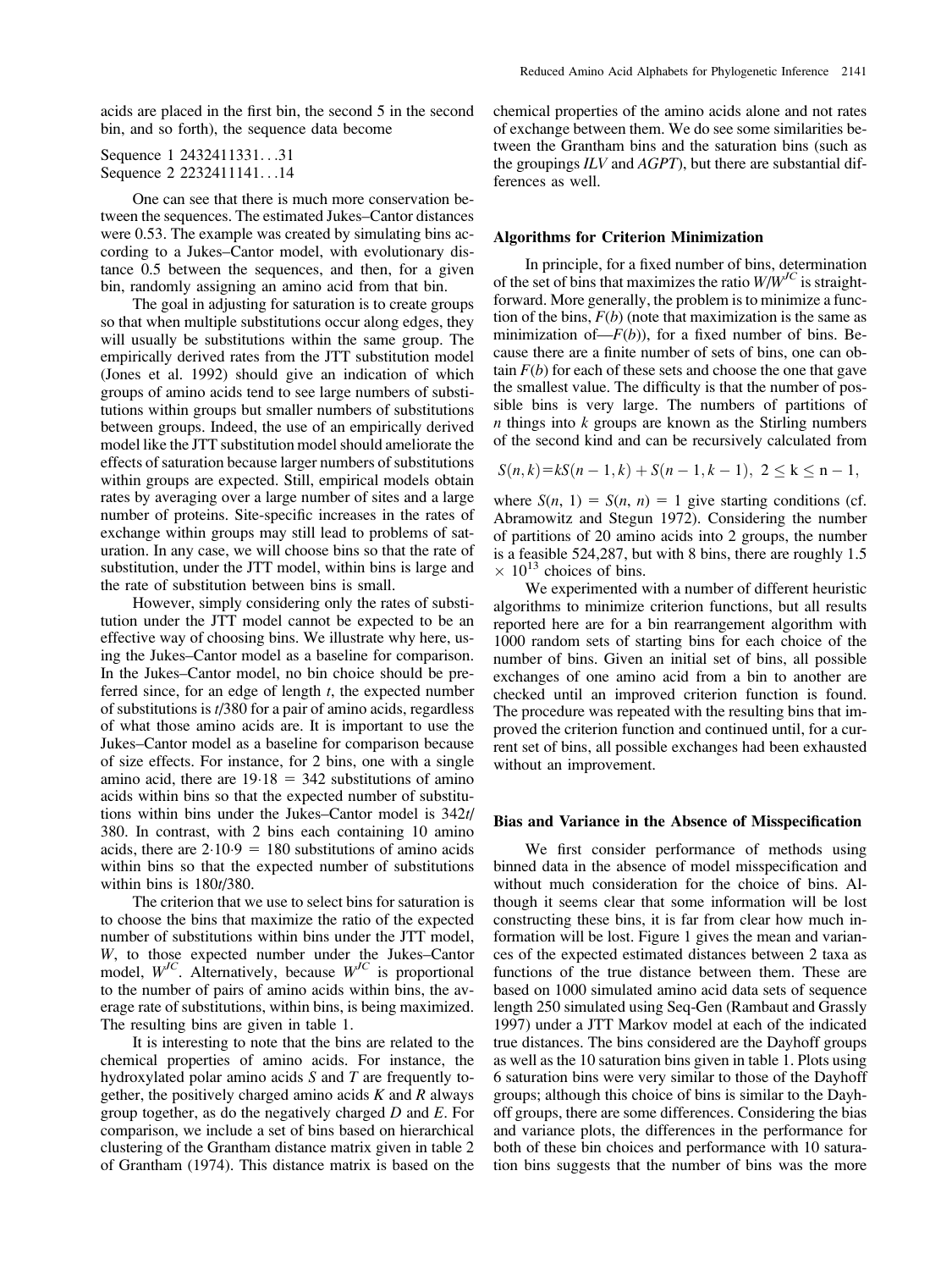Table 1

| Saturation                          | Grantham                            |
|-------------------------------------|-------------------------------------|
| ADEGKNPORST CFHILMVWY               | ACDEFGHILMNPORSTVWY K               |
| ADEGNPST CHKORW FILMVY              | ACDFGMPORSTW EHILNVY K              |
| AGNPST CHWY DEKOR FILMV             | AGPT CDFMORSW EHILNVY K             |
| AGPST CFWY DEN HKOR ILMV            | AGPT CDO EHILNVY FMRSW K            |
| APST CW DEGN FHY ILMV KQR           | AG CDQ EHILNVY FMRSW K PT           |
| AGST CW DEN FY HP ILMV KOR          | AG CDO EHNY FMRSW ILV K PT          |
| AST CG DEN FY HP ILV KOR MW         | AG C DO EHNY FMRSW ILV K PT         |
| AST CW DE FY GN HO ILV KR MP        | AG C DO EHNY FMW ILV K PT RS        |
| AST CW DE FY GN HO IV KR LM P       | A C DO EHNY FMW G ILV K PT RS       |
| AST C DE FY GN HO IV KR LM P W      | A C DO EHNY FM G ILV K PT RS W      |
| AST C DE FY G HO IV KR LM N P W     | A C DO EHNY FM G IL K PT RS V W     |
| AST C DE FY G H IV KR LM N P O W    | A C DO E FM G HNY IL K PT RS V W    |
| AST C DE FL G H IV KR M N P O W Y   | A C D E FM G HNY IL K PT O RS V W   |
| AST C DE F G H IV KR L M N P Q W Y  | A C D E FM G HNY IL K PT Q R S V W  |
| AT C DE F G H IV KR L M N P O S W Y | A C D E F G HNY IL K M PT O R S V W |
| ATCDEFGHIVKLMNPORSWY                | <b>ACDEFGHNYILKMPQRSTVW</b>         |
| <b>ACDEFGHIVKLMNPORSTWY</b>         | <b>ACDEFGHNYIKLMPORSTVW</b>         |
| <b>ACDEFGHIVKLMNPORSTWY</b>         | <b>ACDEFGHNIKLMPORSTVWY</b>         |

The Estimated Saturation Bins and the Bins Obtained by Hierarchical Clustering Applied to the Grantham Distance Matrix

NOTE.—The saturation bins were constructed from the JTT rate matrix. The criterion used to choose bins is to maximize the ratio of the expected number of substitutions within bins to the expected number under the Jukes-Cantor model.

important factor in degradation of performance rather than the content of those bins.

The biases of the MD method are comparable to the bias in the unbinned JTT distances (fig. 1). All distances are ML distances. By contrast, the BMC bins give substantial apparent biases. This is expected as the interpretation of distances under the BMC method is the expected number of substitutions between bins where it remains unchanged under the MD method. What is important to note is that the mean BMC distances vary in a roughly linear fashion with the true distances, suggesting that such forms of binning will not give rise to topological inconsistency with larger sequence lengths. All variances increase as a function of true distance with a more rapid increase for the MD methods. To make the variances more comparable, we rescaled the distances so that the means were the same for each of the methods. Interestingly, the BMC variances are smaller than corresponding MD method variances, suggesting that the BMC distances might perform better in topological estimation.

In figure 2, each cell of a heat map indicates the proportion of times that the correct tree was estimated for a particular edge length setting on a 4-taxon tree. As expected, we see a degradation of performance as we move from estimation without binning to 10 to 6 bins. Nevertheless, performance is reasonable even with 6 bins. Interestingly, both the BMC and, in the case of no model misspecification, the more appropriate MD method give comparable performance for the Dayhoff groups. This suggests that the BMC method can be used with potential gains in the case

of model misspecification and without too much loss in the case that models are not misspecified. The setting for the simulation results given in figure 2 is the widely used long-branch attraction simulation setting used in, for instance, Huelsenbeck (1995). The simulating tree for a cell in the heatmap is  $((1:b, 2:a):a, (3:b, 4:a))$ . We follow the convention of Huelsenbeck (1995) by transforming a and  $b$  to corresponding probabilities of different amino acids for taxa separated by those evolutionary distances. The  $x$  value for a cell indicates the probabilities corresponding to  $a$ , and the y values indicate the probabilities corresponding to b. The general variation in proportions of missestimations in the heat maps is as expected being greatest when the middle edge length,  $a$ , is small, but terminal edges are long. Each cell was based on 1000 simulations, with sequences of length 250, from the JTT substitution model. For each simulated data set, ML distances were calculated for the binned model, and a neighbor-joining tree was constructed from this.

#### Criterion Minimization for Particular Alignments

The saturation bins in table 1 are once-and-for-all bins that are determined from a rate matrix. Because most amino acid models are empirically derived from large databases of alignments, the resulting bins reflect average properties over many alignments. In some cases, it may be preferable to obtain minimizers of criteria that are specific to a particular alignment of interest. For instance, violation of the

| Table 2                                                                                                             |  |  |
|---------------------------------------------------------------------------------------------------------------------|--|--|
| The P Values for a Chi-Squared Compositional Heterogeneity Test for the Metazoan Data Sets Using Maximum Chi-Square |  |  |
| <b>Statistic Bins</b>                                                                                               |  |  |

| of Bins<br>Number | ∸             |      |      |      |           |           |            |      | ΙŲ   | . .  | $\overline{1}$ |
|-------------------|---------------|------|------|------|-----------|-----------|------------|------|------|------|----------------|
| Mitochondrial     | 52<br>U.JJ    | 0.61 | ).56 | 0.45 | $_{0.27}$ | $_{0.21}$ | $_{0.10}$  | 0.06 | 0.02 | 0.01 | $<$ $0.001$    |
| Nuclear           | $\sim$ $\sim$ | 0.70 | 0.66 | 0.61 | 0.53      | 0.37      | ባ 24<br>◡⊷ | ∪.⊥  | 0.09 | 0.02 | 0.000          |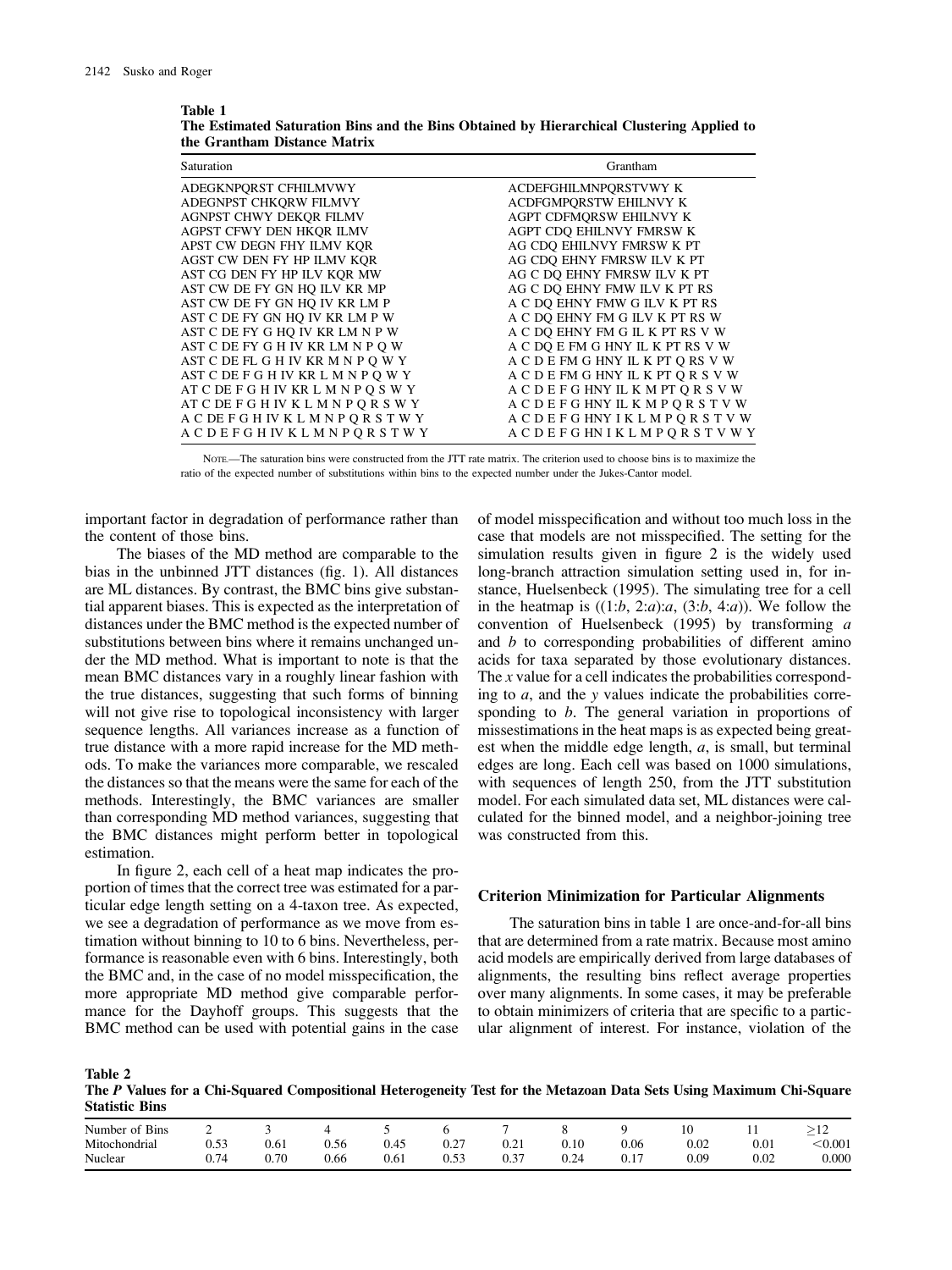

FIG. 1.—Plots of the mean and variance of the estimated distances under various binned models as functions of the true distances. The unbinned estimated distances are JTT, the Dayhoff groups are a set of 6 bins, and the saturation bins are given in table 1. Means and variances for binned distances were obtained under both a MD (no label) and BMC method. Included as well are variances after rescaling distances so that each method has the same mean as the JTT distances. All values are based on 1000 simulated amino acid data sets of sequence length 250 simulated under a JTT Markov model at each of the indicated true distances. All figures presented here were produced using the R statistical package (R Development Core Team 2007).

assumption of compositional homogeneity (Ho and Jermiin 2004) can create substantial problems for phylogenetic reconstruction. Alternatively one might be concerned with violation of time-reversibility assumptions.

The form of model misspecification that we focus upon here is compositional heterogeneity. The criterion function that we minimize is the maximum chi-squared statistic:

$$
t_s = n \sum_{i,s} (\pi_{is} - \pi_i)^2 / \pi_i
$$

where *n* is the sequence length,  $\pi_{is}$  is the frequency of the *i*th bin for the sth species, and  $\pi_i$  is the overall frequency of the ith bin. For a fixed number of bins,  $n_b$ , we will refer to the resulting set of bins as the minimax chi-squared bins. The P value for any one of these observed  $t_s$  test statistics would be calculated as  $P(T > t_s)$  where T has a  $\chi^2_{n_b-1}$  distribution. The same sequence that will give the maximum  $t_s$  will give the minimum  $P$  value, and so minimizing the maximum chi-squared statistic is equivalent to maximizing the corresponding minimum  $P$  value. Given that the concern is with compositional heterogeneity, one of the reasons for considering this criterion is that it is readily interpretable: If for a given choice of bins we end up with a  $P$  value that is larger than 0.1, compositional homogeneity cannot be rejected for this set of bins even if it could be for the original amino acid data.

One other unexpected advantage with this choice of criterion function is the stability of its calculation across the large number of different choices of bins encountered during the progression of the algorithm. There is some possibility that difficulties will arise when the frequency of one or more amino acids is 0, but this tends not to occur too frequently in practice. By contrast, an alternative choice that was considered was Bowker's test statistic as described in Ababneh et al. (2006). The null hypothesis for the latter test is compositional symmetry: a property implied by most time-reversible Markov models. Because compositional heterogeneity implies compositional asymmetry, the test can detect compositional heterogeneity as well. However, for a given pair of taxa, the test statistic requires that the sum of pairwise frequencies for each pair of bins be nonzero. With large numbers of bins, this is frequently not the case.

Another kind of data set–specific binning is what we will refer to as general time reversible (GTR) binning. The setting is similar to Waddell and Steel (1997) and Weiss and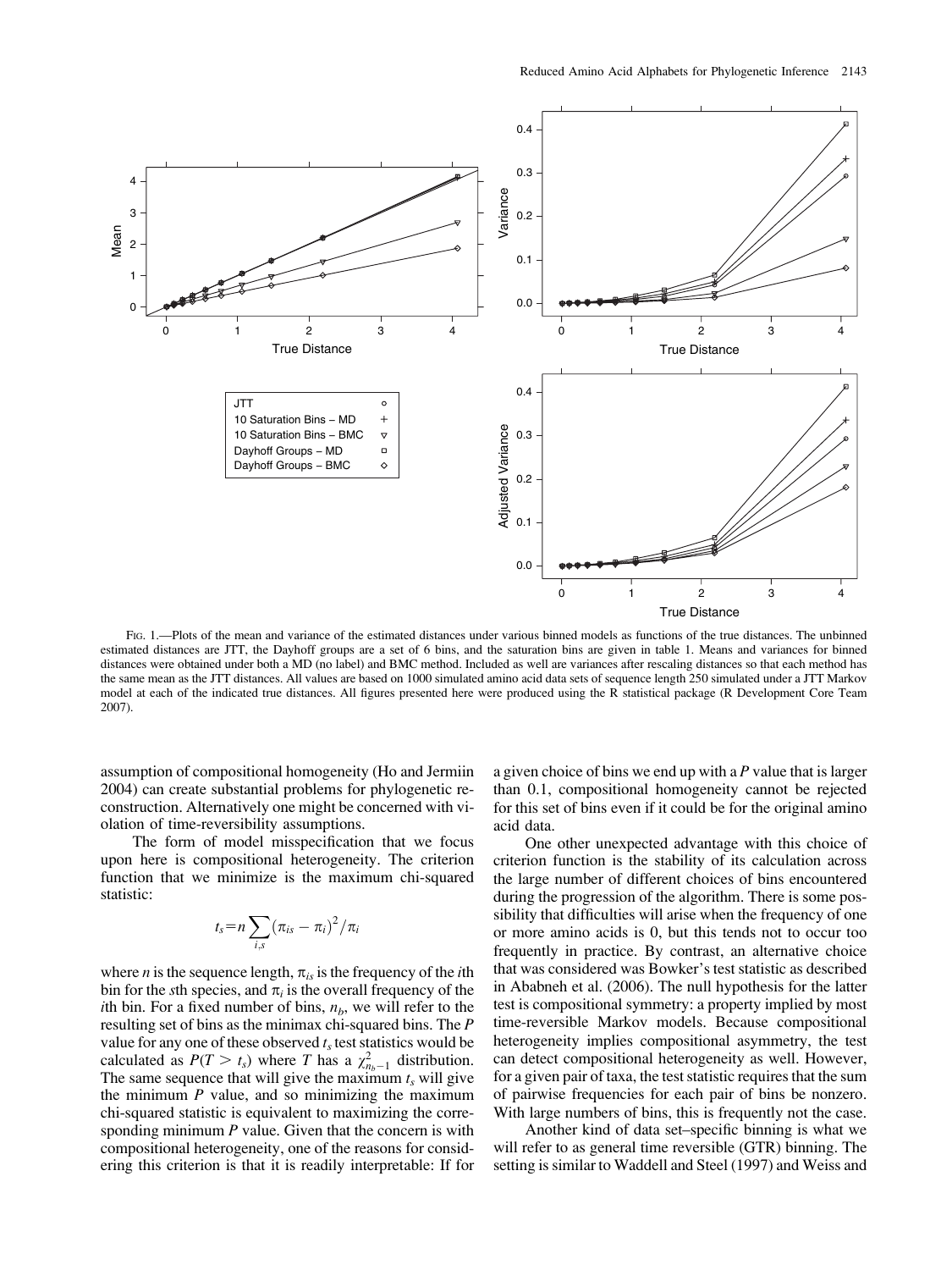

FIG. 2.—Each cell of a heat map indicates the proportion of times that the correct tree was estimated for the 4-taxon tree  $((1:b, 2:a):a, (3:b, 4:a))$ . The x value for a cell indicates the probability of different amino acids for along an edge of length  $a$ , and the y values indicate the corresponding probability for an edge of length b. Each cell was based on 1000 simulations, with sequences of length 250, from the JTT substitution model. For each simulated data set, ML distances were calculated for the binned model and a neighbor-joining tree was constructed from this. Results for unbinned estimation are indicated as JTT. For the Dayhoff groups, results are reported for both the MD (no label) and BMC method. The saturation bins are given in table 1.

von Haeseler (2003). In brief, fixing a pair of taxa, an eigenvector decomposition of the form  $\Pi^{-1}F = U\Omega U^{-1}$  is obtained, where  $\Pi$  is a diagonal matrix with entries equal to the frequencies of the amino acids, or bins in our case, and the  $ij$ th entry of  $F$  gives the frequency with which the pair of amino acids  $i$  and  $j$  arose. In our implementation, the F frequency matrix is symmetrized so that  $F_{ii}$  is the frequency with which  $i$  occurred in the first sequence and  $j$ in the second or  $i$  in the second and  $j$  in the first sequence. It follows from the symmetry of F that  $\Pi^{-1}F$  has a realvalued eigenvector decomposition (cf. Keilson 1979; Waddell and Steel 1997). Under a gamma rates-across-sites model, an estimate of the *i*ith entry of the  $\Lambda$  in the eigenvalue decomposition of the matrix  $Q = U \Lambda U^{-1}$  can be obtained through the transformation  $\alpha - \alpha (\Omega_{ii})^{-1/\alpha}$ ; this is the inverse moment generating function for the gamma rate distribution. Because the decomposition of  $\overline{\Pi}^{-1}F$  may give negative values of  $\Omega_{ii}$  it is possible that  $\Lambda$  cannot be computed. We ignored all choices of bins for which this occurred. A value of  $\alpha$  is required, and we obtain this through a 2-step process. First a neighbor-joining tree is obtained using uncorrected ML distances (BMC method using bins). Then ML estimates of the edge lengths and  $\alpha$  are obtained given the tree. Estimation of  $\alpha$  in this way can be affected by poor topological estimation due to the use of uncorrected distan-

ces, but our anecdotal experience, using simulated amino acid data, is that reasonable estimates are obtained.

Given estimates  $Q^{(kj)}$ , of the rate matrices for all pairs of sequences  $(k, j)$ , we use the test statistic of Weiss and von Haeseler (2003) as a criterion for minimization. This test statistic is the sum of 1 plus the eigenvalues of the sample covariance matrix, treating all pairs as the sample, of the off-diagonals of the  $Q^{(kj)}$ . The matrix provides a measure of the differences between the individual pairwise  $Q^{(kj)}$  matrix estimates from the overall mean, and the test statistic will be large when there is evidence of heterogeneity in the Q matrices throughout the tree.

We refer to bins obtained through the maximization of the Weiss and von Haeseler (2003) test statistic as GTR binning because the underlying  $O$  matrix estimates are estimates under the general time-reversible model. One of the reasons that this type of estimation is not frequently pursued with amino acid data is that sparseness issues can lead to difficulties with the eigenvalue decompositions. With smaller numbers of bins, these problems are not as likely and make a full GTR method feasible. In cases where GTR bins are used, this is indeed what we do. Given a set of bins, we obtain GTR distances for these bins:  $d =$  $-\text{trace}[\Pi Q]$ . The estimated Q matrix for the pair is constructed as discussed above.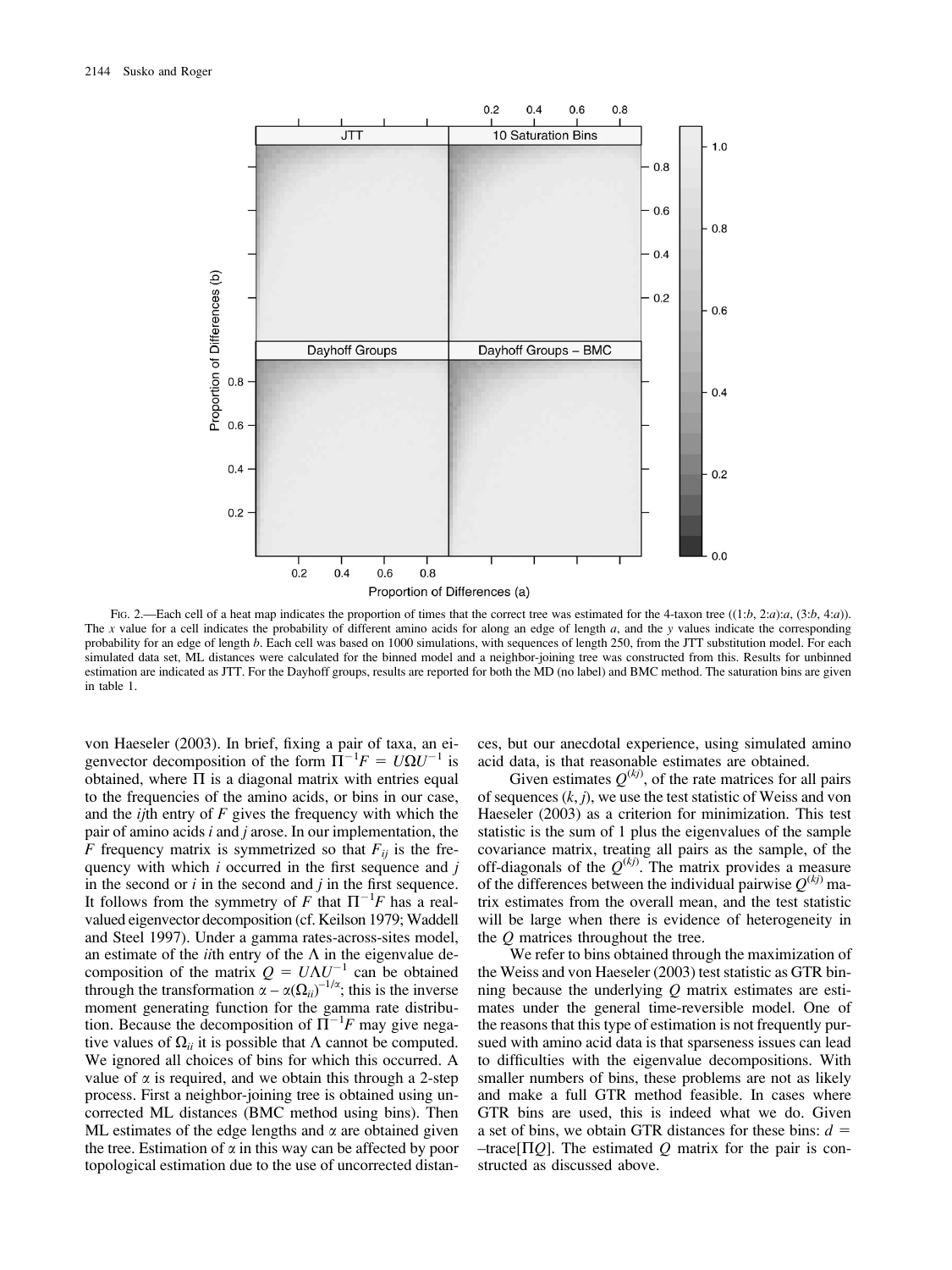

FIG. 3.—The top ranked ML topologies for the metazoan mitochondrial data using the original amino acid data are listed across rows. The JTT model with 8 gamma rate categories was used in fitting. P values for the SDNB test using amino acids were 0.29 and 0.03 for the top 2 ranked trees, with the next 5 trees giving  $P$  values of 0.01.  $P$  values for the SDNB test when 5 maximum chi-squared bins are also given; any tree with a  $P$  value larger than 0.05 would be included in a 95% confidence region.

#### Metazoan Mitochondrial Data

The first example data set that we consider is the metazoan mitochondrial data considered previously in Foster et al. (1998). This amino acid data set is fairly large with 8 taxa and 3713 sites. The topologies for the top 16 ML trees are given in figure 3; the fitted model was the JTT model with 8 gamma rate categories. The top 3 trees and 5 out of the top 10 trees have the honeybee and nematode sequences grouped together, a clearly incorrect split. This is consistent with the observations of Foster et al. (1998) that these 2 sequences share significantly elevated ratio of the amino acids FYMINK to GARP due to their heightened  $A + T$  nucleotide content relative to other sequences in this data set. Indeed, the Ecdysozoa hypothesis tree, ranked 12th by ML, is widely believed to be the correct tree for this data (cf. Turbeville et al. 1997; Philippe et al. 2005).

To assess whether the unusual groupings observed may be due to uncertainty in the data, we used the single distribution nonparametric bootstrap (SDNB) test of Shi et al.  $(2005)$ . This test gives a P value as the proportion

of bootstrap samples where the log likelihood ratio  $l(\hat{\tau}^*) - l(\hat{\tau})$  was greater than the observed log likelihood ratio,  $l(\hat{\tau}) - l(\tau_0)$ , for a hypothesized topology  $\tau_0$ ; here  $\hat{\tau}$ is the ML topology and  $\hat{\tau}^*$  represents the ML topology for a bootstrap sample. Using 100 resampling of estimated log-likelihoods resampled data sets (Kishino et al. 1990), only a single tree was contained in a 95% confidence region for trees. The P values from the SDNB test ranked from highest to lowest were 0.29, 0.03, 5 trees had P values of 0.01, and the rest were less than 0.01. The observed groupings of honeybee and nematode are not a consequence excess noise in the data set.

The results of chi-square tests confirm that compositional heterogeneity is a serious problem in this data set. Only the fruit fly passed the compositional chi-squared test with a  $P$  value of 0.29. Seven of the 8 taxa gave  $P$  values that were 0 up to round-off error. In light of these difficulties, the suggested compositional homogeneity of the fruit fly is not meaningful as the overall frequencies are a mix of very heterogeneous frequencies.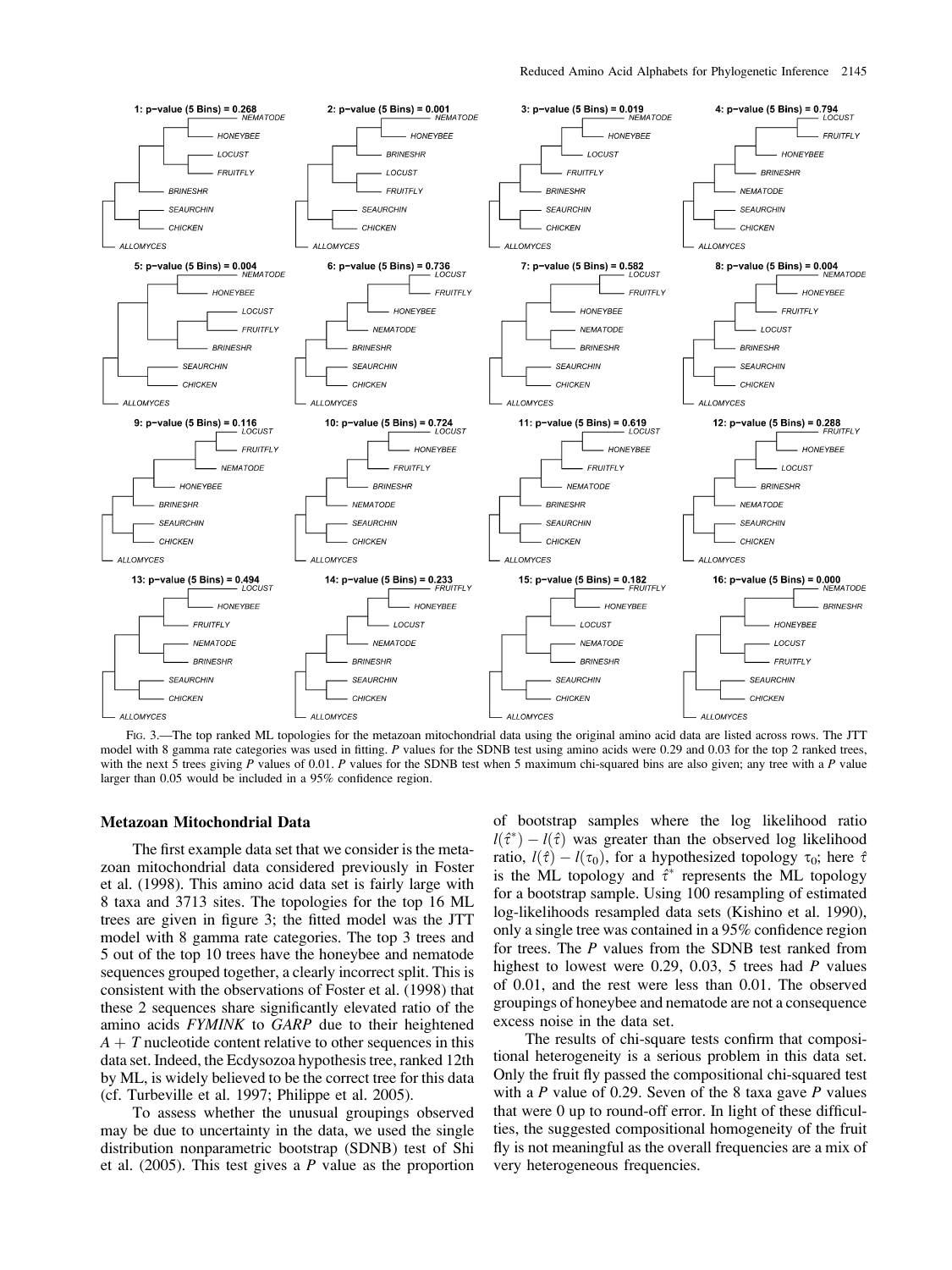

FIG. 4.—The difference in log likelihoods between the ML topology (topology 1 in Figure 3) and the Ecdysozoa hypothesis tree (topology 12) for the bins giving the maximum chi-squared statistic. For comparison, the plot includes the same log likelihood differences averaged over 100 choices of random bins of the same size. Approximately 95% confidence bounds are indicated for the mean log likelihood difference.

The minimum  $P$  value for any taxa and for each choice of bins is given in table 2. Binning does help in dealing with the compositional heterogeneity difficulties, giving large P values for 5 or less bins and insignificant test results for 9 or less bins.

A plot of the log likelihood difference between the ML topology (topology 1 in fig. 3) and the Ecdysozoa hypothesis tree (topology 12) is given in figure 4. For comparison, the plot includes the same log likelihood differences averaged over 100 choices of random bins of the same size. The increasing trend in log likelihoods for the random bins is due in part to the loss of information due to binning but may be due as well to an amelioration of compositional heterogeneity effects for some of the random choices. Nevertheless, because the random bins were not selected with composition corrections in mind, numbers of bins where the maximal chi-squared bins give smaller differences in likelihood are of particular interest. We see that the gap is particularly pronounced for less than or equal to 9 bins—the numbers of bins that gave insignificant chisquared homogeneity test results—and that with 5 bins, the likelihood for the Ecdysozoa hypothesis tree is actually higher than for the ML topology.

Considering the choice of 5 bins further, we obtained the likelihood values (optimizing edge lengths and an  $\alpha$  parameter for 8 gamma rate categories) for the top 100 amino acid ML topologies. The top 8 topologies were topologies 4, 6, 10, 11, 7, 13, 12, and 1 in figure 3. With the exception of topology 1, all these topologies have broken up the honey bee, nematode split, and correctly have honey bee, locust, and fruit fly split from the rest. The 95% confidence region of trees from the SDNB test included these 8 trees plus the trees with amino acid ML rankings: 14, 15, 9, 54, 38, 41, and 58, with the P values for the last 5 topologies being between 0.10 and 0.05. Among the topologies in the confidence region, only topology 1 had honey bee and nematode split from the rest. The 5 bins for this data were AFMP, CKQR, DE, GHN, and ILSTVWY. There is not a lot of overlap with the Dayhoff groups or saturation bins. Nevertheless, some of the groupings, DE and VIL, for instance, are consistent with what one would expect based on chemical properties of amino acids.

#### Metazoan Nuclear Data

We consider next a phylogenomic data set with 50,462 sites and 10 taxa considered by Dopazo H and Dopazo J (2005). Of primary interest for this data is whether one of 2 trees, the Coelomata tree (fig. 5A) or the Ecdysozoa tree (fig.  $5B$ ), is the correct tree; these are figure  $3a$  and b (Dopazo H and Dopazo J 2005). The 2 trees differ in their placement of Caenorhabditis elegans. Different data sets and methods have yielded either the Coelomata or Ecdysozoa trees, although currently most evidence suggests the latter is correct (Philippe et al. 2005; Dopazo H and Dopazo J 2005). In Dopazo J and Dopazo J (2005), for instance, analysis of the full data set gives the Coelomata tree, whereas removal of fast evolving sites gives the Ecdysozoa tree. This is a natural data set for the saturation bins which are intended to deal with difficulties due to fast evolving sites without throwing away all the information coming from these sites.

For the 2 hypothesized trees, likelihoods were obtained with ML edge lengths for both the saturation bins and the maximum chi-squared bins. In each case, 8 gamma rate categories were used. For the saturation bins, the Ecdysozoa tree gave a larger likelihood only when the number of bins were 3. For the maximum chi-squared bins, the Ecdysozoa tree gave a larger likelihood only when there were 9 bins. Notably, the minimum chi-squared statistics gave rejections of compositional homogeneity with more than 9 bins for this data (table 2). The Coelomata tree was the estimated tree more frequently than not for both binning methods. In addition, the neighbor-joining tree obtained using GTR distances and GTR bins was the Coelomata tree in each case. Still the support was frequently not strong. The P values from the SDNB tests comparing the 2 trees are given in table 3 and are often larger than 0.05.

#### Chloroplast Data

Years of controversy have surrounded the identity of the basal-most node in the angiosperm phylogeny. For instance, the placement of Amborella within the radiation of angiosperms has evoked a debate about the basal node in angiosperm phylogeny (Goremykin et al. 2003, 2004; Soltis et al. 2004; Lockhart and Penny 2005; Martin et al. 2005). Using the chloroplast genome data, Leebens-Mack et al. (2005) found weak support for Amborella and water lilies (Nymphaea and Nuphar here) at the base of the angiosperms.

A binned analysis of 61 concatenated chloroplastencoded proteins, yielding 15,688 sites for 24 taxa, gave interesting results in this regard. The neighbor-joining trees for the ML distances using bins that gave the minimum chisquared statistic among 12 and 13 bins are given in figure 6.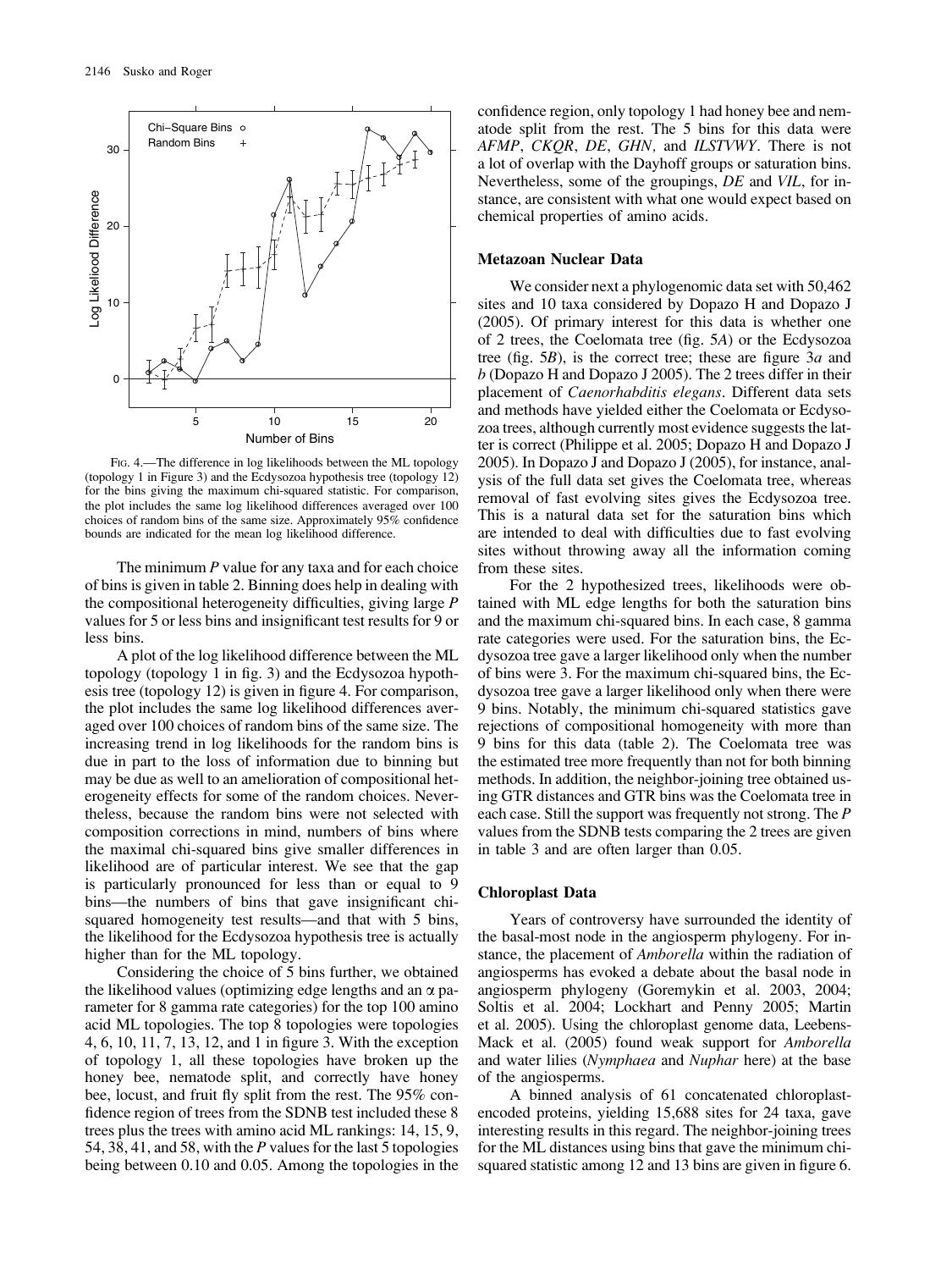

FIG. 5.—The Coelomata (A) and Ecdysozoa (B) hypothesis trees for the metazoan nuclear data. Edge lengths were obtained from the full amino acid data fitted with a JTT+ $\Gamma$  model having 8  $\Gamma$  rate categories. For the GTR bins, neighbor joining with GTR distances was used to reconstruct the tree.

The differences in the 2 trees involve the placement of the Nymphaea, Nuphar, Amborella clade, hereafter referred to as the NNA clade, as well as the placement of Calycanthus. With 12 bins, *Calycanthus* groups with the monocots, and the NNA clade is basal. This would usually be considered the correct relationship, although there has been considerable debate. With 13 bins, Calycanthus groups with NNA, and these groups split from the monocots after an initial split giving rise to the eudicots.

The transition from 12 to 13 bins represents a sort of phase transition. With 3–12 bins, the neighbor-joining trees obtained are exactly the same and with 13–20 bins the neighbor-joining trees are the same. What is striking is the bootstrap support for the features that differ from 12 to 13 bins. With 12 bins, the bootstrap support for a basal NNA clade is 84% and similarly high for less than 12 bins. With 13 bins, the shallower  $NNA + Calycanthus$  split has 59% bootstrap support, and this increases to 82% with the original amino acid data (20 bins).

Surprisingly, there is overlap in the bins. The bins giving the minimum chi-squared statistic with 12 bins were AIV, CW, EF, GN, KR, and LQS with the rest of the bins consisting of single amino acids. The 13 minimax chisquared bins that differ from the 12 minimax bins are

 $AL, CQV$ , and IS. In addition, W has split from C to give its own new bin.

Part of the explanation for the differences between the trees may have to do with a joint composition and saturation correction when there are 12 bins. Considering the JTT rate matrix, the rate of substitution from  $I$  to any other amino acid, for instance, is highest when that amino acid is V and the highest rate from  $V$  is to  $I$ . Generally, when the number of bins is 12, the bins that differ from those when the number of bins is 13 involve amino acids that have relatively high substitution rates to and from each other. Homoplastic substitutions of amino acids are less likely to be substitutions at the binned level for 12 bins.

Some confirmation that the differing rates of substitution between bins were important is obtained by considering the sites in the alignment where there were 2 and only 2 amino acids. Among these sites, there were 577 that involved amino acids that were within bins when the number of bins was 12 but in different bins when the number of bins was 13; for instance, a site with all A and V. Out of these sites, 205 require as an evolutionary explanation multiple substitutions between the 2 amino acids. In contrast, there were only 16 such sites with amino acids in the same bin when the number of bins was 13 but different bins when the

Table 3

The P Values for the Metazoan Nuclear Data, Using the SDNB Test, when the Null Hypothesis Is that the Ecdysozoa Tree Is the True Tree and the Coelomata Tree Is the Alternative Tree

|           | <b>Saturation Bins</b> |      |      |      |                         |      |           |      |          |      |  |
|-----------|------------------------|------|------|------|-------------------------|------|-----------|------|----------|------|--|
| Number    |                        |      |      |      |                         |      |           |      | 10       | 11   |  |
| $P$ value | 0.01                   | 0.51 | 0.34 | 0.08 | 0.14                    | 0.08 | 0.09      | 0.21 | 0.05     | 0.06 |  |
| Number    | 12                     | 13   | 14   | 15   | 16                      |      | $18 - 20$ |      |          |      |  |
| $P$ value | 0.04                   | 0.03 | 0.20 | 0.10 | 0.02                    | 0.01 | < 0.01    |      |          |      |  |
|           |                        |      |      |      | Maximum Chi-Square Bins |      |           |      |          |      |  |
| Number    |                        |      | 4    |      | 6                       |      |           |      | $\geq10$ |      |  |
| $P$ value | 0.41                   | 0.33 | 0.00 | 0.00 | 0.22                    | 0.04 | 0.33      | 0.42 | 0.01     |      |  |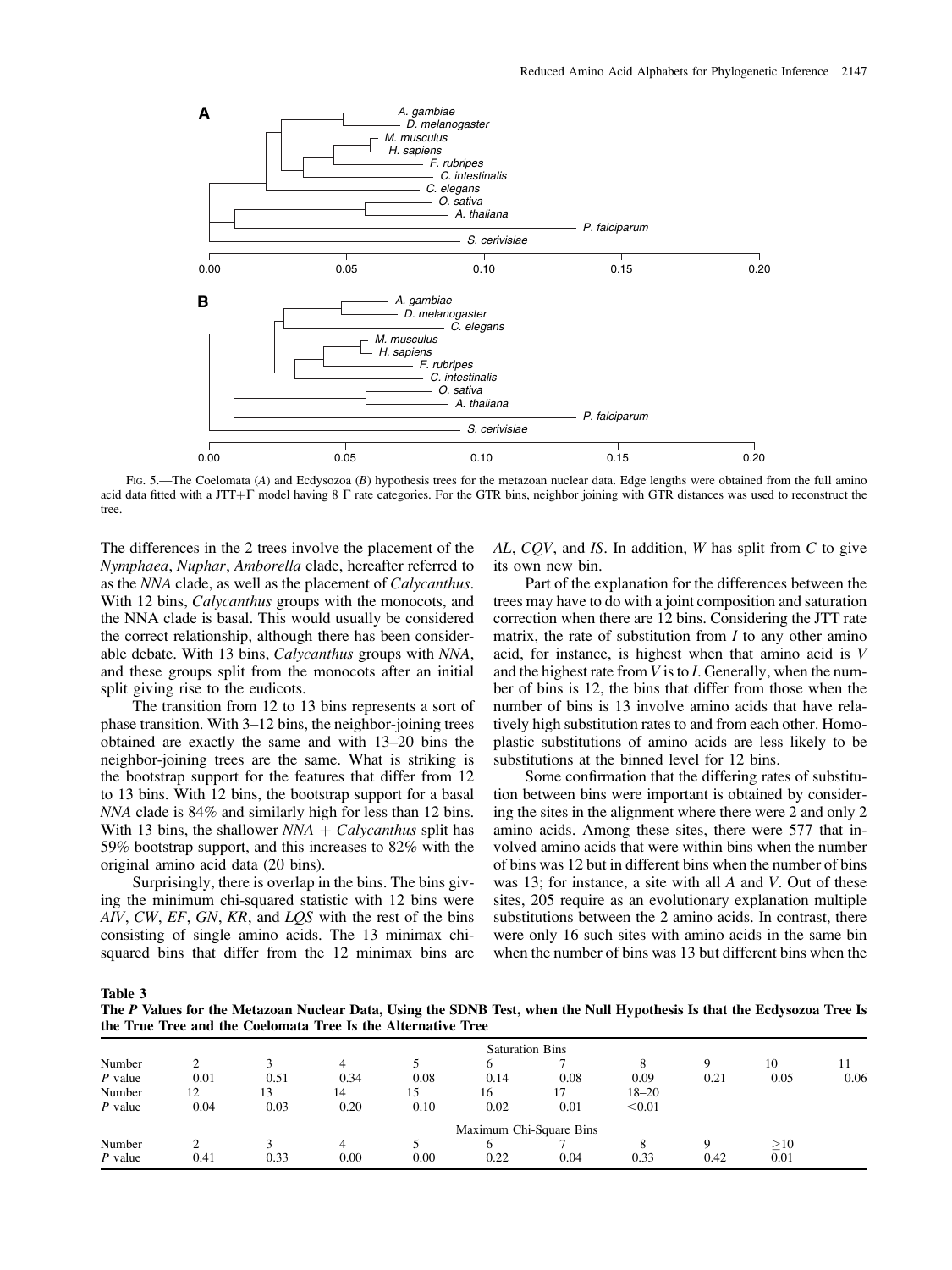

FIG. 6.—Trees with bootstrap support for the chloroplast data estimated by applying the neighbor-joining algorithm. The top panels give trees from ML distances from 12 and 13 minimax chi-squared bins. The bottom panels give trees from GTR distances with 2 GTR bins and with the original amino acid data.

number of bins was 12. Only one of these sites requires multiple substitutions between the amino acids.

It does appear, however, that it was important that both saturation and composition are adjusted for with 12 minimax chi-squared bins. The same topology as with 13 bins was obtained for every choice of the number of bins when the saturation bins were used.

The neighbor-joining trees obtained using GTR distances and corresponding GTR bins, with gamma ratesacross-sites adjustment, consistently placed the NNA clade at the base of the tree. The only difference in the estimated tree across choices of bins was the placement of Calycanthus which was more basal with 2 GTR bins. With 3 or more bins, it grouped with the eudicots with bootstrap support varying between 40 and 70%.

#### **Discussion**

With small numbers of bins, the saturation bins ended up being similar to other choices of bins like the Dayhoff classes; the 5 saturation bins differ from the Dayhoff classes only in that C is not split from W and Q is with  $H K R$  rather than  $D \, E \, N$ . This is not very surprising as the reasons for the choices given in Hrdy et al. (2004) are similar to the motivations for the saturation bins. Kosiol et al. (2003) similarly desire choices of bins where rates of substitution are high within bins but low between bins. However, their bins differ substantially from the saturation bins here. Differences may be due to their derivation from the Helan and Goldman (WAG) and point accepted mutation (PAM) rate matrices rather than JTT.

To some degree, the saturation bins also match up with groupings based on the chemical similarities between the groups; that is, bins based on hierarchical clustering of the Grantham chemical property distance matrix which is constructed entirely from chemical properties. The bins match up to some degree but show a fair number of differences. Furthermore, the saturation bins also reflect groupings based on chemical properties described elsewhere (cf. fig. 4.3 in Orengo et al. [2003] and Sections 2.4–2.6 of Higgs et al. [2005]). For instance, the small hydroxylated amino acids S and T are frequently together, and  $A$ , P and  $G$ are often part of this group. The positively charged amino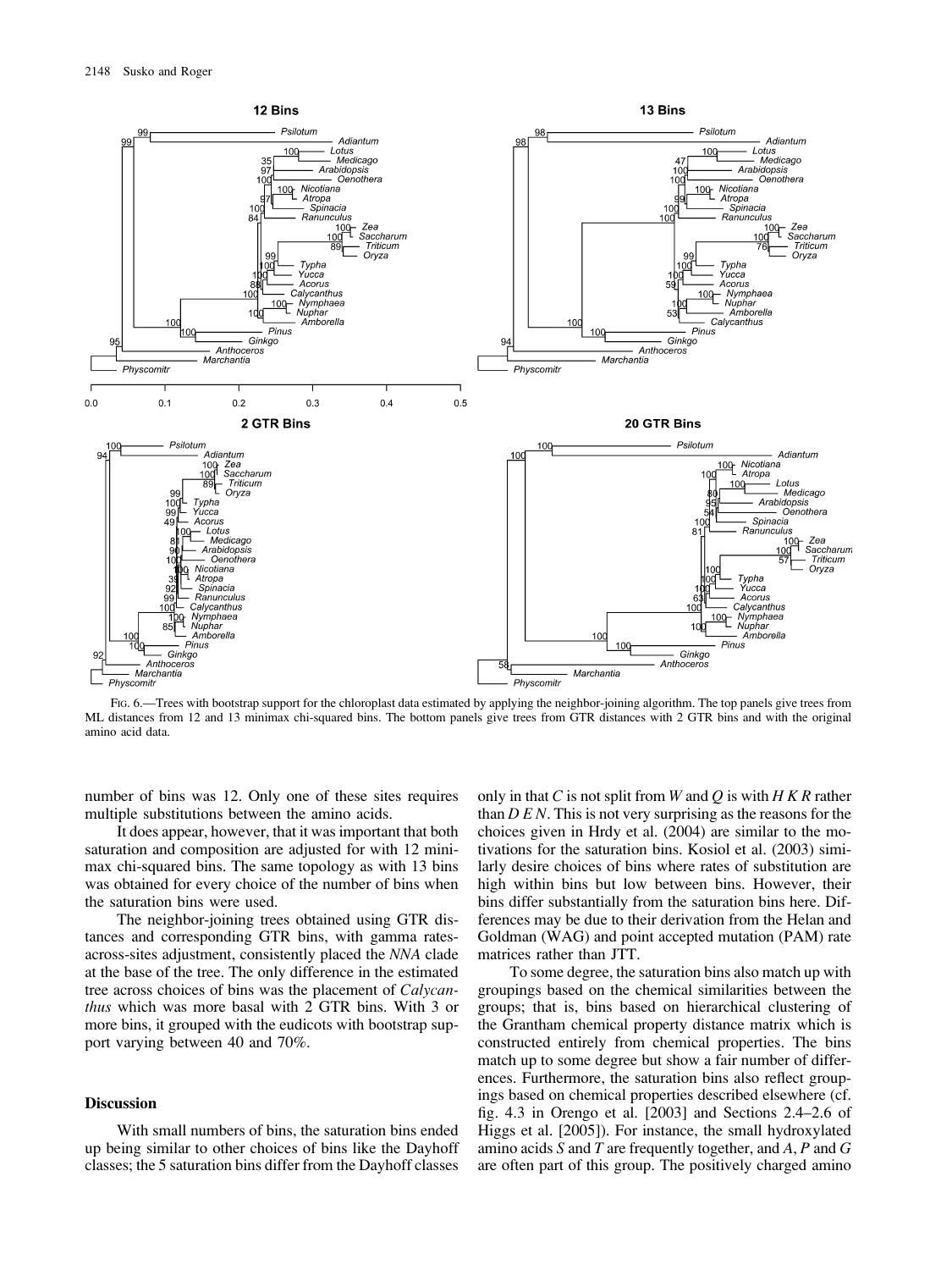acids  $K$  and  $R$  always group together;  $H$  on the other hand tends not to group with these. The aromatic amino acids  $F$ and Y tend to appear together but not with  $W$  and  $H$ . Another notable grouping is the negatively charged amino acids D and E. Because the saturation bins are directly a consequence of empirical observations of the frequencies of exchange of amino acids, via the empirically derived JTT rate matrix, it is clear, as anticipated, that these rates of exchange are interlinked with chemical properties of the amino acids, but are not solely determined by them.

Data set–based criteria for bins also showed some similarities with saturation bins. For example, for the chloroplast data, groups of amino acids like  $IV, KR$ , and  $CW$  that occur in some saturation bins were in the 12-bin maximum chi-squared solution that, excluding single amino acids, consisted of the bins AIV, CW, EF, GN, KR, and LOS. There are differences as well, however. For instance, the amino acid A is never grouped with  $IV$  in the saturation bins. As the chloroplast example illustrated there may be an interaction between saturation and compositional heterogeneity that the alignment-based criteria are dealing with. It seems plausible that, more generally, the root causes of saturation and other problematic issues for phylogenetic inference will be related to the causes of compositional heterogeneity, so that bins constructed with compositional homogeneity as a target may correct other problems as well.

The P values for the compositional heterogeneity tests in table 2 are fairly large. When the number of bins is small, one can overcorrect for compositional heterogeneity; during the course of optimizations, a number of different bin choices gave maximum chi-squared statistics consistent with the chi-squared variation expected in the absence of compositional difficulties. For smaller numbers of bins, it thus seems clear that more model misspecifications could potentially be fixed. The GTR bins considered here provide an example where heterogeneity of entire rate matrices rather than heterogeneity of composition is the target of correction. Because of the same types of sparseness issues that arise with GTR distances in amino acids, this type of method is primarily applicable when the number of bins is small enough that matrix logarithms can be expected to exist.

A somewhat surprising finding was that, in the absence of model misspecification, there was not too much loss of information in binning amino acids and, moreover, that using a (misspecified) binned Markov model as opposed to a MD method did not lead to substantial difficulties. It appears that the model misspecification induced by binning leads to increased variation but not to substantial biases. The situation is likely more complex with real data where model misspecification will usually be present both when the data is represented in terms of bins and when it is represented as amino acids.

The use of reduced amino acid alphabets will provide a useful diagnostic tool in this era of large concatenated data sets where information content is so high that concern rests more with biases due to model misspecification rather than with excess variance due to overly elaborate modeling. Differing, well-supported estimated trees for different choices of bins provide evidence of difficulties and food for additional thought and investigation.

# Funding

This research was supported by Discovery grants awarded to E.S. and A.J.R. by the Natural Sciences and Engineering Research Council of Canada. A.J.R. and E.S. are fellows of the Canadian Institute for Advanced Research Program in Evolutionary Biology. A.J.R. is supported by a fellowship from the Peter Lougheed New Investigator Award from the Canadian Institutes of Health Research and the E.W.R. Steacie fellowship from NSERC.

## Acknowledgments

We would like to thank Peter Foster for supplying the metazoan mitochondrial data set and James Leebens-Mack for the chloroplast data.

#### Literature Cited

- Ababneh F, Jermiin LS, Ma C, Robinson J. 2006. Matched-pairs tests of homogeneity with applications to homologous nucleotide sequences. Bioinformatics. 22:1225–1231.
- Abramowitz M, Stegun IA. 1972. Handbook of mathematical functions with formulas, graphs, and mathematical tables. United States Department of Commerce. Washington (DC): U.S. Government Printing Office.
- Cannata N, Toppo S, Romualdi C, Valle G. 2002. Simplifying amino acid alphabets by means of a branch and bound algorithm and substitution matrices. Bioinformatics. 18: 1102–1108.
- Dopazo H, Dopazo J. 2005. Genome-scale evidence of the nematode-arthropod clade. Genome Biol. 6:R41.
- Dayhoff MO, Schwartz RM, Orcutt BC. 1978. A model of evolutionary change in proteins. In: Dayhoff MO, editor. Atlas of protein sequence and structure. Vol. 5, supplement 3. Silver Spring (MD): National Biomedical Research Foundation. p. 345–352.
- Embley TM, van der Giezen M, Horner DS, Dyal PL, Foster P. 2003. Mitochondria and hydrogenosomes are two forms of the same fundamental organelle. Philos Trans R Soc Lond B Biol Sci. 358:191–203.
- Foster P, Hickey DA. 1998. Compositional bias may affect both DNA-based and protein-based phylogenetic reconstructions. J Mol Evol. 48:284–290.
- Goremykin V, Hirsch-Ernst KI, Wolfl S, Hellwig FH. 2003. Analysis of the Amborella trichopoda chloroplast genome sequence suggests that Amborella is not a basal angiosperm. Mol Biol Evol. 20:1499–1505.
- Goremykin V, Hirsch-Ernst KI, Wolfl S, Hellwig FH. 2004. The chloroplast genome of Nymphaea alba: whole-genome analyses and the problem of identifying the most basal angiosperm. Mol Biol Evol. 21:1445–1454.
- Grantham R. 1974. Amino acid difference formula to help explain protein evolution. Science. 185:862–864.
- Higgs PG, Attwood TK. 2005. Bioinformatics and molecular evolution. Oxford: Blackwell Publishing.
- Ho SYW, Jermiin LS. 2004. Tracing the decay of the historical signal in biological sequence data. Syst Biol. 53:623–637.
- Hrdy I, Hirt RP, Dolezal P, Bardonova L, Foster PG, Tachezy J, Embley TM. 2004. Trichomonas hydrogenosomes contain the NADH dehydrogenase module of mitochondrial complex I. Nature. 432:618–622.
- Huelsenbeck J. 1995. Performance of phylogenetic methods in simulation. Syst Biol. 44:17–48.